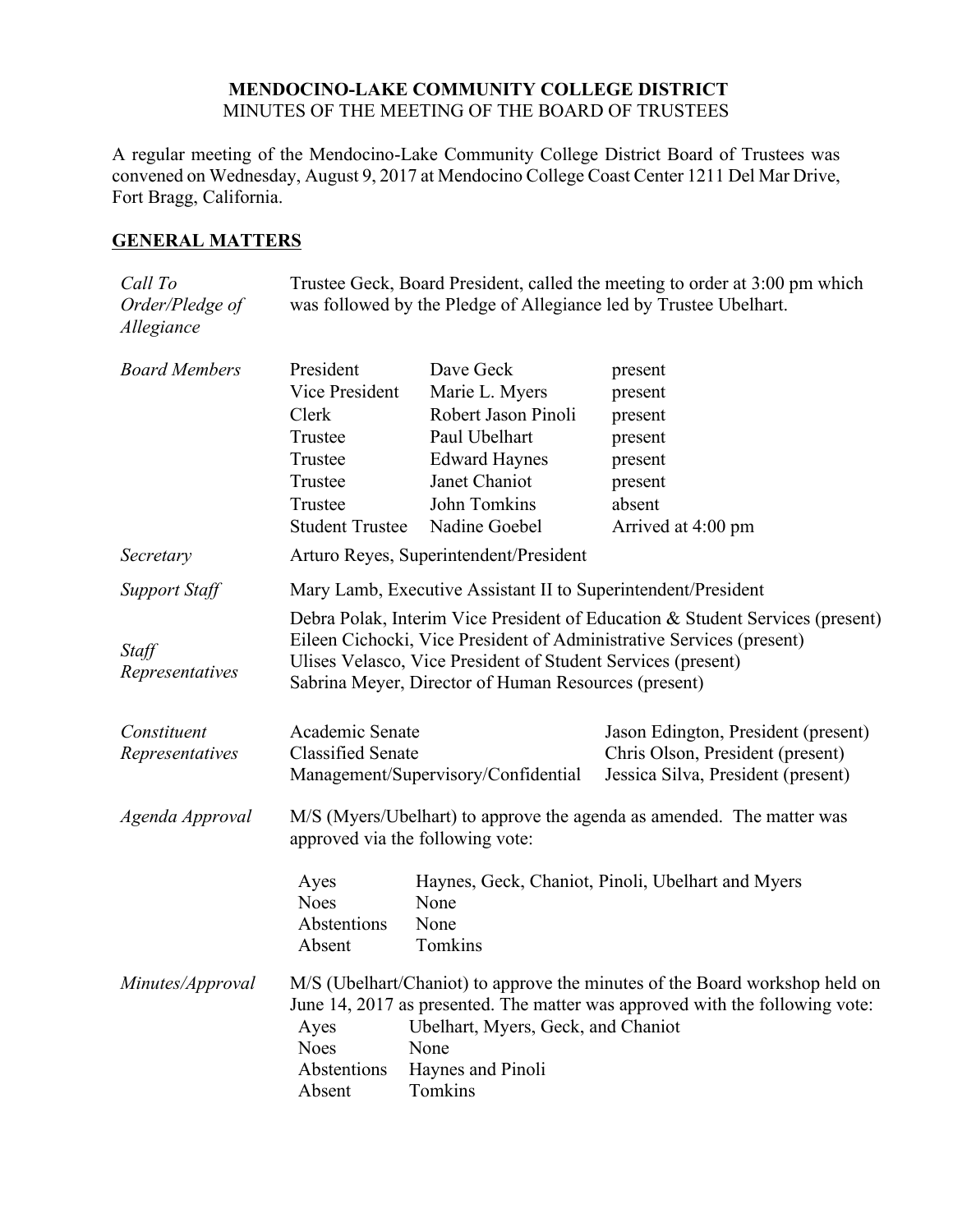M/S (Ubelhart/Chaniot) to approve the minutes of the regular Board meeting held on June 14, 2017 as presented. The matter was approved with the following vote: Ayes Ubelhart, Myers, Geck, Chaniot, Pinoli and Haynes Noes None Abstentions None Absent Tomkins M/S (Ubelhart/Myers) to approve the minutes of the special Board meeting held on July 10, 2017 as presented. The matter was approved with the following vote: Ayes Ubelhart, Myers, Geck, Chaniot, Pinoli and Haynes Noes None Abstentions None Absent Tomkins *Public Comments on Closed Session Items* There were no comments from the public on items to be discussed in closed session. **CLOSED SESSION** The Board adjourned to Closed Session at 3:05 PM. **OPEN SESSION** *Report of Action Taken in Closed Session* The Board returned to open session at 4:00 PM with Board President Geck reporting no action taken in closed session. *Public Comments* • Barbara Rice addressed the board and thanked them for the presence of Mendocino College on the Mendocino Coast. **PRESIDENT AND ADMINISTRATION REPORT** A written report was presented by Superintendent/President Reyes. Discussion on several items included in the report were deferred until the time the appropriate agenda item was presented for discussion. **CONSENT AGENDA** M/S (Pinoli/Ubelhart) RESOLVED, That the Mendocino-Lake Community College District Board of Trustees does hereby approve the Consent Agenda as presented. The consent agenda was approved with the following vote: Ayes Haynes, Chaniot, Geck, Pinoli, Ubelhart, and Myers Noes None Abstentions None Absent Tomkins Items with an asterisk \* were approved by one motion as the Consent Agenda.

## **Personnel**

*Employment – Short-Term Employees* \*RESOLVED, That the Mendocino-Lake Community College District Board of Trustees does hereby ratify the employment of the short-term employees as submitted and presented at the meeting.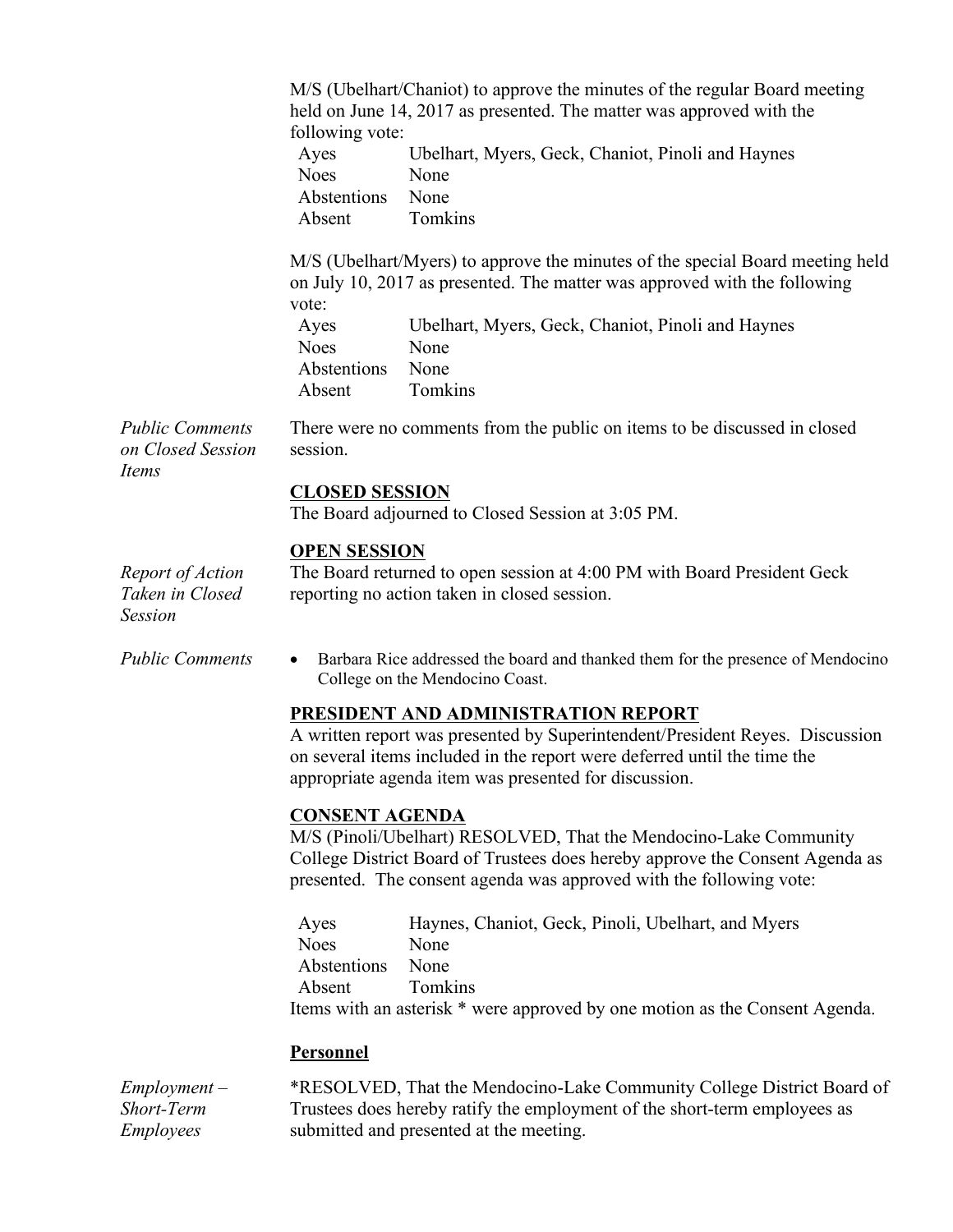| $Employment - Part-$<br>Time Faculty                            | *RESOLVED, That the Mendocino-Lake Community College District Board of<br>Trustees does hereby approve the employment of the part-time faculty for the<br>fall 2017 semester as submitted and presented at the meeting.                                                                         |                                                                              |  |
|-----------------------------------------------------------------|-------------------------------------------------------------------------------------------------------------------------------------------------------------------------------------------------------------------------------------------------------------------------------------------------|------------------------------------------------------------------------------|--|
| <b>Volunteers</b>                                               | *RESOLVED, That the Mendocino-Lake Community College District Board of<br>Trustees does hereby approve the list of volunteers as submitted and presented<br>at the meeting.                                                                                                                     |                                                                              |  |
| Resignation/Retire<br>$ment$ - Full Time<br>Faculty             | *RESOLVED, That the Mendocino-Lake Community College District Board of<br>Trustees does hereby ratify the resignation of Mike Giuffrida, Full-Time<br>Faculty – English effective June 14, 2017.                                                                                                |                                                                              |  |
| Administrator<br>Contract                                       | *RESOLVED, That the Mendocino-Lake Community College District Board of<br>Trustees does hereby ratify a three-year administrator contract for Eileen<br>Cichocki, Assistant Superintendent/Vice President of Administrative Services<br>effective $07/01/17$ through $06/30/2020$ as presented. |                                                                              |  |
| Unpaid<br>Administrative<br>Leave of Absence                    | *RESOLVED, That the Mendocino-Lake Community College District Board of<br>Trustees does hereby approve the unpaid administrative leave of absence for<br>Laura Mays effective August 18, 2017 until her employment eligibility is<br>received by the District.                                  |                                                                              |  |
| $Employment -$<br>Temporary Full-<br>Time Faculty<br>Assignment | *RESOLVED, That the Mendocino-Lake Community College District Board of<br>Trustees hereby approve the employment of Jason Davis as temporary full-time<br>English faculty for the Fall 2017 semester.                                                                                           |                                                                              |  |
| Fiscal Report as of<br>June 30, 2017                            | <b>Other Items</b><br>*RESOLVED, That the Mendocino-Lake Community College District Board of<br>Trustees does hereby accept the fiscal report as presented.                                                                                                                                     |                                                                              |  |
| Donation                                                        | *RESOLVED, That the Mendocino-Lake Community College District Board of<br>Trustees does hereby accept the donation by Marta MacKenzie as presented.                                                                                                                                             |                                                                              |  |
| Quarterly Fiscal<br>Status Report $-AB$<br>2910                 | *RESOLVED, That the Mendocino-Lake Community College District Board of<br>Trustees does hereby accept the Quarterly Fiscal Status report as presented.                                                                                                                                          |                                                                              |  |
| Contracts and                                                   | <b>ACTION ITEMS</b><br>After reviewing the information provided, the following action was taken:                                                                                                                                                                                                |                                                                              |  |
| <i>Agreements</i>                                               | M/S (Pinoli/Chaniot) that the Board of Trustees of the Mendocino-Lake<br>Community College District does hereby ratify the contracts and agreements as<br>provided on the compilation as presented. The motion was approved with the<br>following vote:                                         |                                                                              |  |
|                                                                 | Ayes<br><b>Noes</b><br>Abstentions<br>Absent                                                                                                                                                                                                                                                    | Haynes, Geck, Chaniot, Ubelhart, Pinoli and Myers<br>None<br>None<br>Tomkins |  |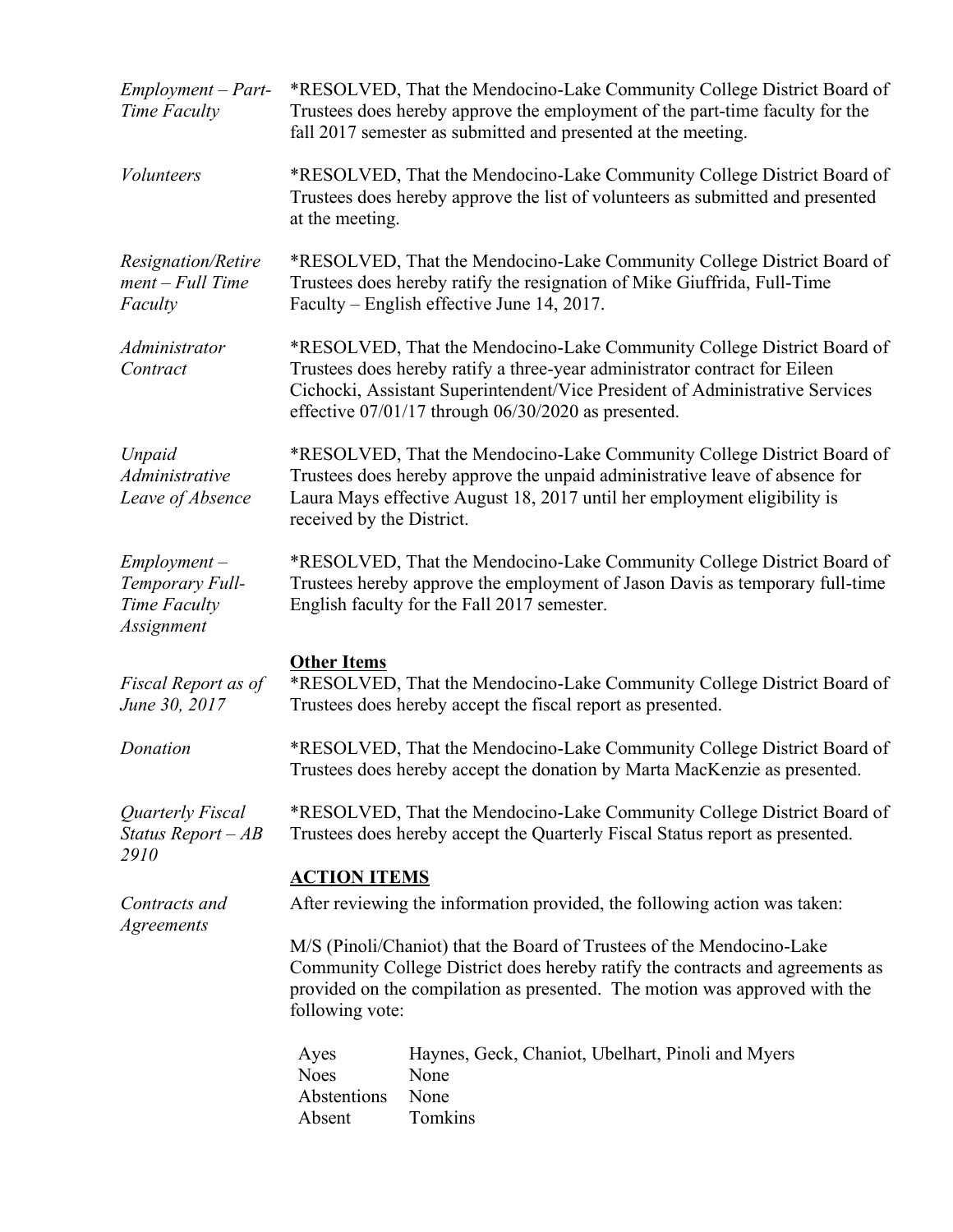| 2017-2018<br><b>Appropriation Limit</b><br>$-$ Resolution 08-17-<br>0 <sup>I</sup> | After reviewing and discussing the information provided, the following action<br>was taken:                                                                                                                                                                                                                                                                                                                                                                                                                                                                                                                                                                                                                                                                                                                                                                                                                                                                 |  |  |
|------------------------------------------------------------------------------------|-------------------------------------------------------------------------------------------------------------------------------------------------------------------------------------------------------------------------------------------------------------------------------------------------------------------------------------------------------------------------------------------------------------------------------------------------------------------------------------------------------------------------------------------------------------------------------------------------------------------------------------------------------------------------------------------------------------------------------------------------------------------------------------------------------------------------------------------------------------------------------------------------------------------------------------------------------------|--|--|
|                                                                                    | M/S (Pinoli/Myers) that the Board of Trustees of the Mendocino-Lake<br>Community College District does hereby adopt Resolution 08-17-01,<br>establishing the Mendocino-Lake Community College District's Appropriation<br>Limit for fiscal year 2017-18 at \$35,789,686. The motion was approved with<br>the following vote:                                                                                                                                                                                                                                                                                                                                                                                                                                                                                                                                                                                                                                |  |  |
|                                                                                    | Haynes, Geck, Chaniot, Ubelhart, Pinoli and Myers<br>Ayes<br><b>Noes</b><br>None<br>None<br>Abstentions<br>Tomkins<br>Absent                                                                                                                                                                                                                                                                                                                                                                                                                                                                                                                                                                                                                                                                                                                                                                                                                                |  |  |
| Change to Trustee<br>Areas #1 and #4                                               | After reviewing the information provided and the ensuing discussion, the<br>following action was taken:                                                                                                                                                                                                                                                                                                                                                                                                                                                                                                                                                                                                                                                                                                                                                                                                                                                     |  |  |
|                                                                                    | M/S (Chaniot/Ubelhart) that the Board of Trustees of the Mendocino-Lake<br>Community College District does hereby adopt the changes to the Mendocino-<br>Lake Community College District Trustee Area #2 and Trustee Area #4 as<br>presented.                                                                                                                                                                                                                                                                                                                                                                                                                                                                                                                                                                                                                                                                                                               |  |  |
|                                                                                    | Geck, Chaniot, Pinoli, Haynes, Ubelhart and Myers<br>Ayes<br><b>Noes</b><br>None<br>Abstentions<br>None<br>Tomkins<br>Absent                                                                                                                                                                                                                                                                                                                                                                                                                                                                                                                                                                                                                                                                                                                                                                                                                                |  |  |
| 2017-2018 District<br>Priorities                                                   | After reviewing the information provided and the ensuing discussion, the<br>following action was taken:                                                                                                                                                                                                                                                                                                                                                                                                                                                                                                                                                                                                                                                                                                                                                                                                                                                     |  |  |
|                                                                                    | M/S (Haynes/Myers) that the Board of Trustees of the Mendocino-Lake<br>Community College District does hereby establish the 2017-2018 District<br>Priorities as follows:                                                                                                                                                                                                                                                                                                                                                                                                                                                                                                                                                                                                                                                                                                                                                                                    |  |  |
|                                                                                    | Supporting the Superintendent/President and College to retain focus on student<br>success resulting in:<br>Expanding educational opportunities and enrollments in the Mendocino-<br>Lake region including the coast through local collaborations with schools,<br>business/industry, civic organizations, government and community groups.<br>Continuing the cycle of assessing student learning and comprehensive<br>planning to sustain our continuous improvement process and improve<br>institutional effectiveness.<br>Supporting equity minded professional development opportunities,<br>instructional and student service strategies and practices that facilitate<br>student success.<br>Strengthening our inclusive, equitable, ethically and ideologically diverse<br>college culture to be more welcoming to all students and increase access<br>and completion for all students, including underrepresented students and<br>students of color. |  |  |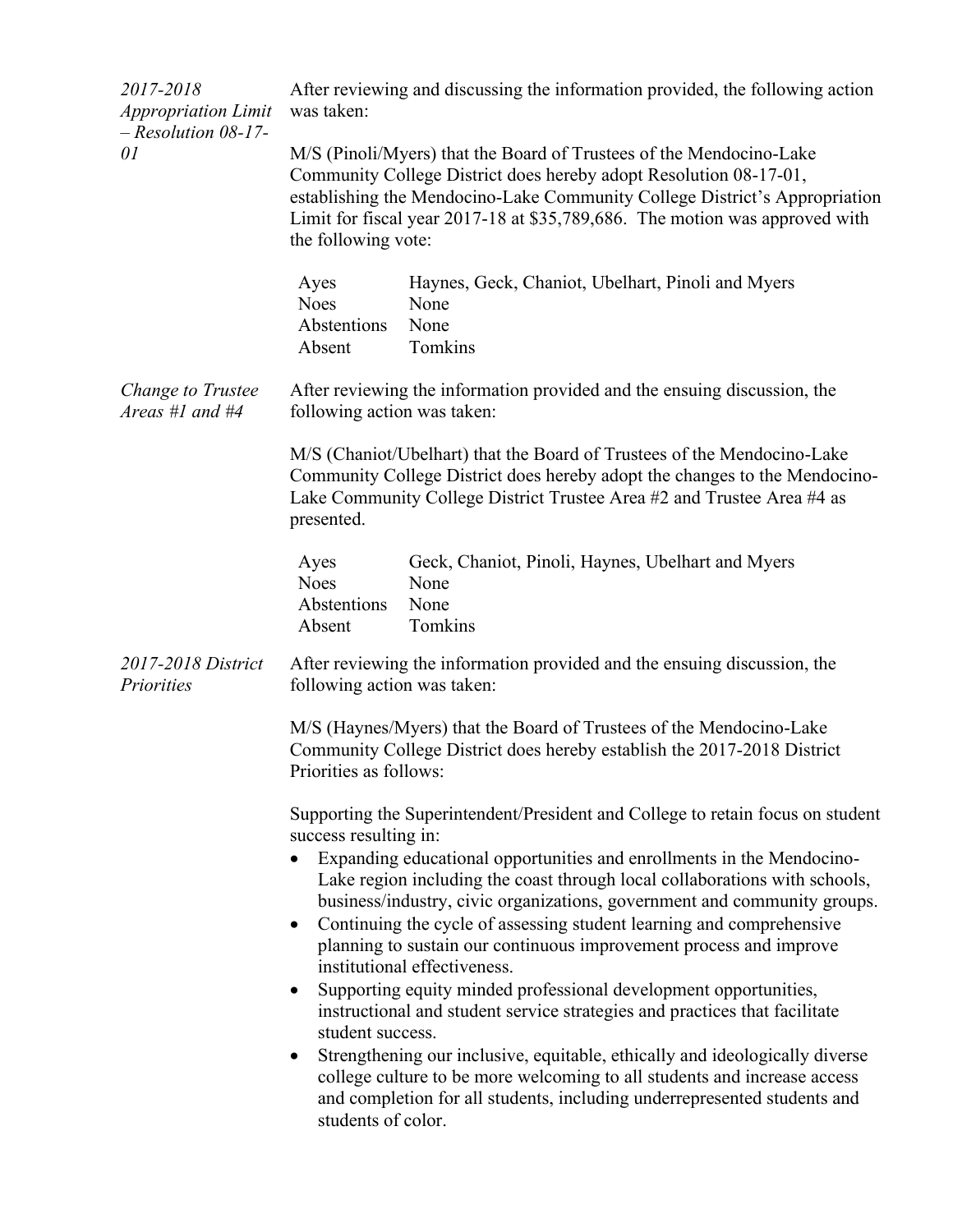| Ayes             | Geck, Chaniot, Pinoli, Haynes, Ubelhart and Myers |
|------------------|---------------------------------------------------|
| <b>Noes</b>      | None                                              |
| Abstentions None |                                                   |
| Absent           | <b>Tomkins</b>                                    |

## **INFORMATIONAL REPORTS**

| Mendocino College       | A written report was submitted by Katie Fairbairn, Executive Director of the                       |
|-------------------------|----------------------------------------------------------------------------------------------------|
| <i>Foundation, Inc.</i> | Mendocino College Foundation, Inc. as information. Director Fairbairn added                        |
|                         | the annual Foundation Gala will be held on Saturday, August 12, 2017 from 4-<br>$7:30 \text{ pm}.$ |

*Constituents Group Reports Classified Senate* A written report was submitted by Classified President Olson as information.

#### *Management/Supervisory/Confidential*

A written report was submitted by Management/Supervisory/Confidential President Silva as information.

### *Academic Senate:*

Academic Senate President Edington stated he had nothing to share at this time due to the summer break.

### *Associated Students of Mendocino College:*

An oral report by Student Trustee Goebel was shared with the other members of the board and included highlights from their first official meeting of the 2017- 18 year. She also stated the group is working on several new projects this year which include amending their bylaws to include the newly incorporated coastal region, student senate training in September, and the possibility of establishing a student senate newsletter.

*Student Housing* Superintendent/President Reyes provided the board with an update on student housing and the finalization and timeline of a housing feasibility study which is to include a survey of our students. Derivi Consultants will be completing the study and are also working with the Foundation regarding their land use. Information from the study will be shared once the study has been completed.

### **TRUSTEE COMMUNICATION**

*Trustee Reports* A written report was submitted by Trustee Haynes and by Trustee Chaniot.

Other Trustees commented orally on their recent college-related activities.

*Annual Board*  The annual board activity report was submitted as information.

*Activity Report 2016-2017* 

*Future Agenda Items* In reviewing the list from the June 2017 board meeting, the following items were determined as possible items to be presented at a future board meeting if the majority of board members agree: